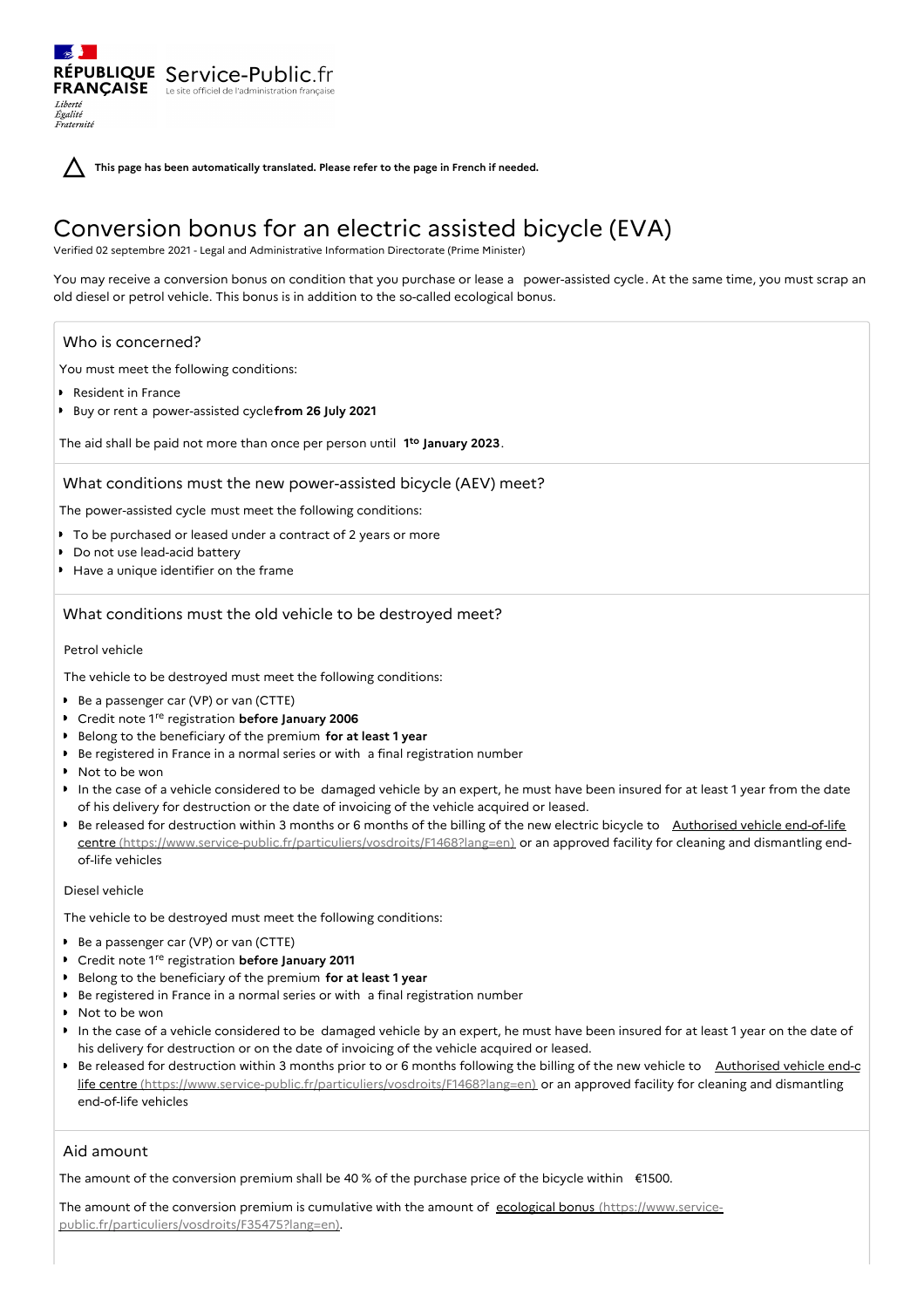**Please note :** you get a bonus if you live or work in a low-emission mobility zone (ZFE) and territorial paid you a fee to buy or rent an electric bike. The amount of the premium shall be the same as the aid paid by the territorial authority, up to €1 000.

# Request

If the trader (seller or rental of the bicycle, organisation that granted a clean vehicle microcredit [application/pdf - 445.6 KB]. [\(https://www.ecologie.gouv.fr/sites/default/files/2021.03.17\\_2p\\_microcredit-vehicules-propres\\_grandpublic-VF.pdf\)](https://www.ecologie.gouv.fr/sites/default/files/2021.03.17_2p_microcredit-vehicules-propres_grandpublic-VF.pdf) ) does not advance the premium, you must make the request online.

You 6 months from the date your new electric bicycle is billed to submit your application, or, in the case of a rental, payment of 1 <sup>to</sup> rent.

Before you begin entering your application, you must have at least the following:

Unique identifier of the bike

- carte grise of the old vehicle being scrapped (if you declare one)
- $\triangleright$  RIB()

 $\rightarrow$  Application for payment of the ecological bonus and conversion bonus

Ministry of Environment

Online service to apply for an ecological bonus and/or conversion bonus.

Attention: for the acquisition of power-assisted cycle with an invoice from july 26, 2021, the request can be made at the end of **september 2021**

> Go to online service [\(https://www.primealaconversion.gouv.fr/dboneco/accueil/access.html\)](https://www.primealaconversion.gouv.fr/dboneco/accueil/access.html)

 **Warning :** no matter how many vehicles are given for destruction, only one conversion bonus is paid for the purchase or rental of <sup>a</sup> bicycle.

#### Statute and miscellaneous references

- Energy Code: Articles D251-1 to D251-6 **¤** [\(https://www.legifrance.gouv.fr/codes/section\\_lc/LEGITEXT000023983208/LEGISCTA000031748203\)](https://www.legifrance.gouv.fr/codes/section_lc/LEGITEXT000023983208/LEGISCTA000031748203) Conditions of award
- Energy Code: Articles D251-7 to D251-13 [\(https://www.legifrance.gouv.fr/codes/id/LEGISCTA000031748217/\)](https://www.legifrance.gouv.fr/codes/id/LEGISCTA000031748217/) Aid payments and criteria
- Decree No. 2021-977 of 23 July 2021 on aid for the acquisition or rental of low-emission vehicles of [\(https://www.legifrance.gouv.fr/loda/id/JORFTEXT000043852172\)](https://www.legifrance.gouv.fr/loda/id/JORFTEXT000043852172)
- Decree No. 2020-1526 of 7 December 2020 on aid for the acquisition or rental of low-emission vehicles L' [\(https://www.legifrance.gouv.fr/jorf/id/JORFTEXT000042620071\)](https://www.legifrance.gouv.fr/jorf/id/JORFTEXT000042620071)
- Decree of 29 December 2017 on aid for the purchase and rental of low-emission vehicles ¤ [\(https://www.legifrance.gouv.fr/affichTexte.do?](https://www.legifrance.gouv.fr/affichTexte.do?cidTexte=JORFTEXT000036340821) cidTexte=JORFTEXT000036340821)
- Order of 9 February 2009 on the modalities of registration of vehicles [\(https://www.legifrance.gouv.fr/loda/id/JORFTEXT000020237165\)](https://www.legifrance.gouv.fr/loda/id/JORFTEXT000020237165)
- Departmental Response of May 4, 2021 on online service to Request Conversion Premium **B** [\(https://questions.assemblee-nationale.fr/q15/15-](https://questions.assemblee-nationale.fr/q15/15-22959QE.htm) 22959QE.htm)

#### Online services and forms

- Conversion Premium Eligibility Test [\(https://www.service-public.fr/particuliers/vosdroits/R49930?lang=en\)](https://www.service-public.fr/particuliers/vosdroits/R49930?lang=en) Simulator
- Application for payment of the ecological bonus and conversion bonus [\(https://www.service-public.fr/particuliers/vosdroits/R49929?lang=en\)](https://www.service-public.fr/particuliers/vosdroits/R49929?lang=en) Online service
- Calculate the Crit'Air category of your vehicle (Crit'Air label) [\(https://www.service-public.fr/particuliers/vosdroits/R44803?lang=en\)](https://www.service-public.fr/particuliers/vosdroits/R44803?lang=en) Simulator

#### For more information, please contact

- Clean vehicle microcredit (PDF 445.6 KB) は [\(https://www.ecologie.gouv.fr/sites/default/files/2021.03.17\\_2p\\_microcredit-vehicules-propres\\_grandpublic-](https://www.ecologie.gouv.fr/sites/default/files/2021.03.17_2p_microcredit-vehicules-propres_grandpublic-VF.pdf)VF.pdf) Ministry of Environment
- I change my car E [\(https://jechangemavoiture.gouv.fr/jcmv/\)](https://jechangemavoiture.gouv.fr/jcmv/) Ministry of Environment
- Car Labelling Ademe [\(http://carlabelling.ademe.fr\)](http://carlabelling.ademe.fr)